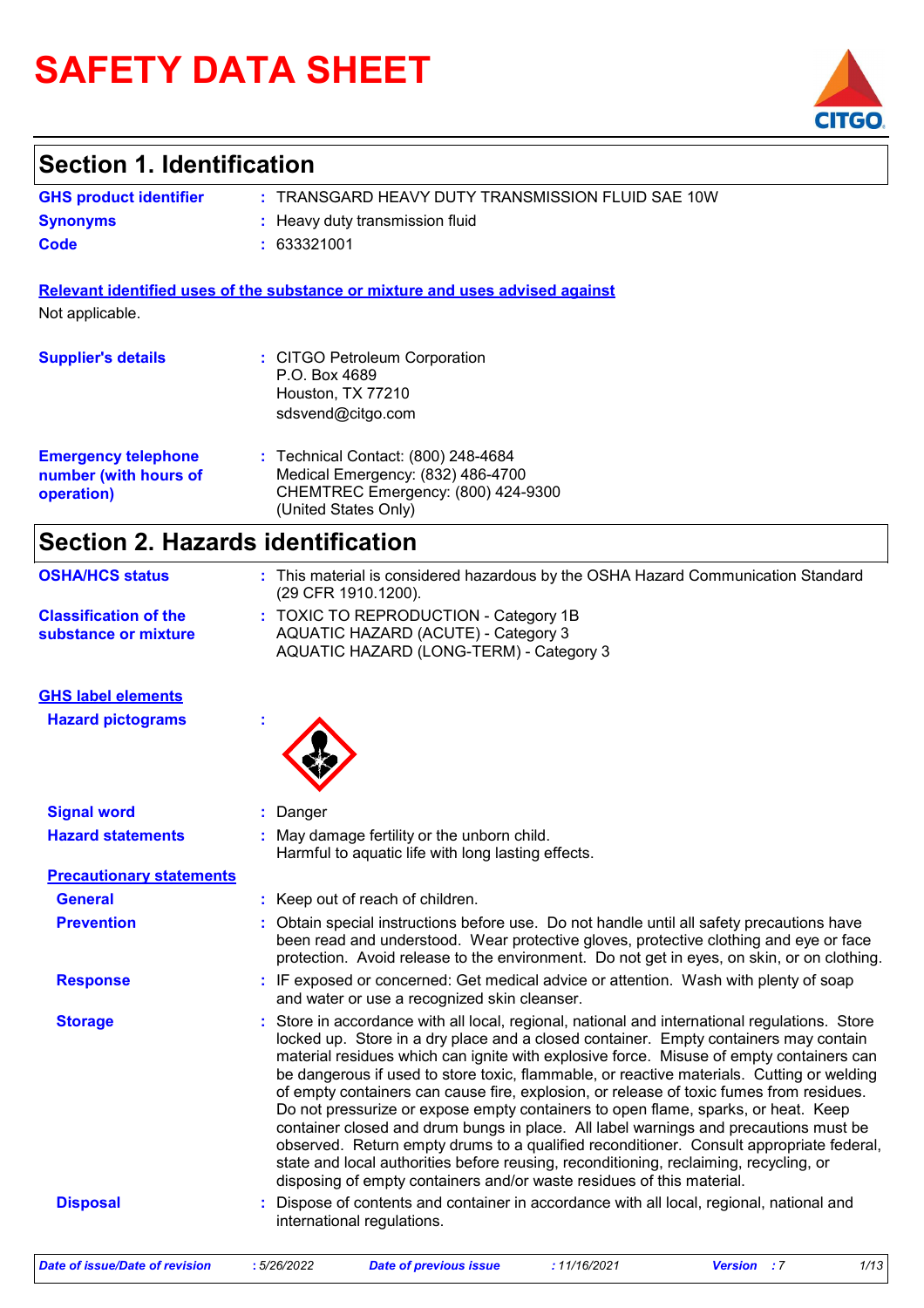### **Section 2. Hazards identification**

**Hazards not otherwise classified :** None known.

## **Section 3. Composition/information on ingredients**

| <b>Substance/mixture</b>                       | : Mixture                       |
|------------------------------------------------|---------------------------------|
| <b>Other means of</b><br><b>identification</b> | : Heavy duty transmission fluid |

#### **CAS number/other identifiers**

| <b>CAS number</b><br>: Not applicable.                        |                 |                   |
|---------------------------------------------------------------|-----------------|-------------------|
| <b>Ingredient name</b>                                        | $\frac{9}{6}$   | <b>CAS number</b> |
| Distillates (petroleum), hydrotreated heavy paraffinic        | ≥90             | 64742-54-7        |
| Distillates (petroleum), hydrotreated light paraffinic        | ו≥ا             | 64742-55-8        |
| Phosphorodithioic acid, O,O-di-C1-14-alkyl esters, zinc salts | l≤3             | 68649-42-3        |
| phenol, (tetrapropenyl) derivatives                           | <sub>0.25</sub> | 74499-35-7        |
| $=$ Various<br>$** =$ Mixture<br>$*** =$ Proprietary          |                 |                   |

Mixture \*\*\* = Proprietary

Any concentration shown as a range is to protect confidentiality or is due to process variation.

**There are no additional ingredients present which, within the current knowledge of the supplier and in the concentrations applicable, are classified and hence require reporting in this section.**

**Occupational exposure limits, if available, are listed in Section 8.**

### **Section 4. First aid measures**

### **Description of necessary first aid measures**

| <u>senpresn of hoodscar pintor and modeln's</u> |                                                                                                                                                                                                                                                                                                                                                                                                                                                                                                                                                                                    |
|-------------------------------------------------|------------------------------------------------------------------------------------------------------------------------------------------------------------------------------------------------------------------------------------------------------------------------------------------------------------------------------------------------------------------------------------------------------------------------------------------------------------------------------------------------------------------------------------------------------------------------------------|
| <b>Eye contact</b>                              | : Immediately flush eyes with plenty of water, occasionally lifting the upper and lower<br>eyelids. Check for and remove any contact lenses. Continue to rinse for at least 10<br>minutes. Get medical attention if irritation occurs.                                                                                                                                                                                                                                                                                                                                             |
| <b>Inhalation</b>                               | : Remove victim to fresh air and keep at rest in a position comfortable for breathing. If<br>not breathing, if breathing is irregular or if respiratory arrest occurs, provide artificial<br>respiration or oxygen by trained personnel. It may be dangerous to the person providing<br>aid to give mouth-to-mouth resuscitation. Get medical attention. If unconscious, place<br>in recovery position and get medical attention immediately. Maintain an open airway.<br>Loosen tight clothing such as a collar, tie, belt or waistband.                                          |
| <b>Skin contact</b>                             | : Flush contaminated skin with plenty of water. Remove contaminated clothing and<br>shoes. Wash contaminated clothing thoroughly with water before removing it, or wear<br>gloves. Continue to rinse for at least 10 minutes. Get medical attention. Wash clothing<br>before reuse. Clean shoes thoroughly before reuse.                                                                                                                                                                                                                                                           |
| <b>Ingestion</b>                                | : Wash out mouth with water. Remove dentures if any. Remove victim to fresh air and<br>keep at rest in a position comfortable for breathing. Do not induce vomiting unless<br>directed to do so by medical personnel. If vomiting occurs, the head should be kept low<br>so that vomit does not enter the lungs. Get medical attention. Never give anything by<br>mouth to an unconscious person. If unconscious, place in recovery position and get<br>medical attention immediately. Maintain an open airway. Loosen tight clothing such as<br>a collar, tie, belt or waistband. |

**Most important symptoms/effects, acute and delayed**

| <b>Potential acute health effects</b> |                                                     |  |
|---------------------------------------|-----------------------------------------------------|--|
| <b>Eye contact</b>                    | : No known significant effects or critical hazards. |  |
| <b>Inhalation</b>                     | : No known significant effects or critical hazards. |  |
| <b>Skin contact</b>                   | : No known significant effects or critical hazards. |  |
| <b>Ingestion</b>                      | : No known significant effects or critical hazards. |  |
| <b>Over-exposure signs/symptoms</b>   |                                                     |  |
| <b>Eye contact</b>                    | : No specific data.                                 |  |

*Date of issue/Date of revision* **:** *5/26/2022 Date of previous issue : 11/16/2021 Version : 7 2/13*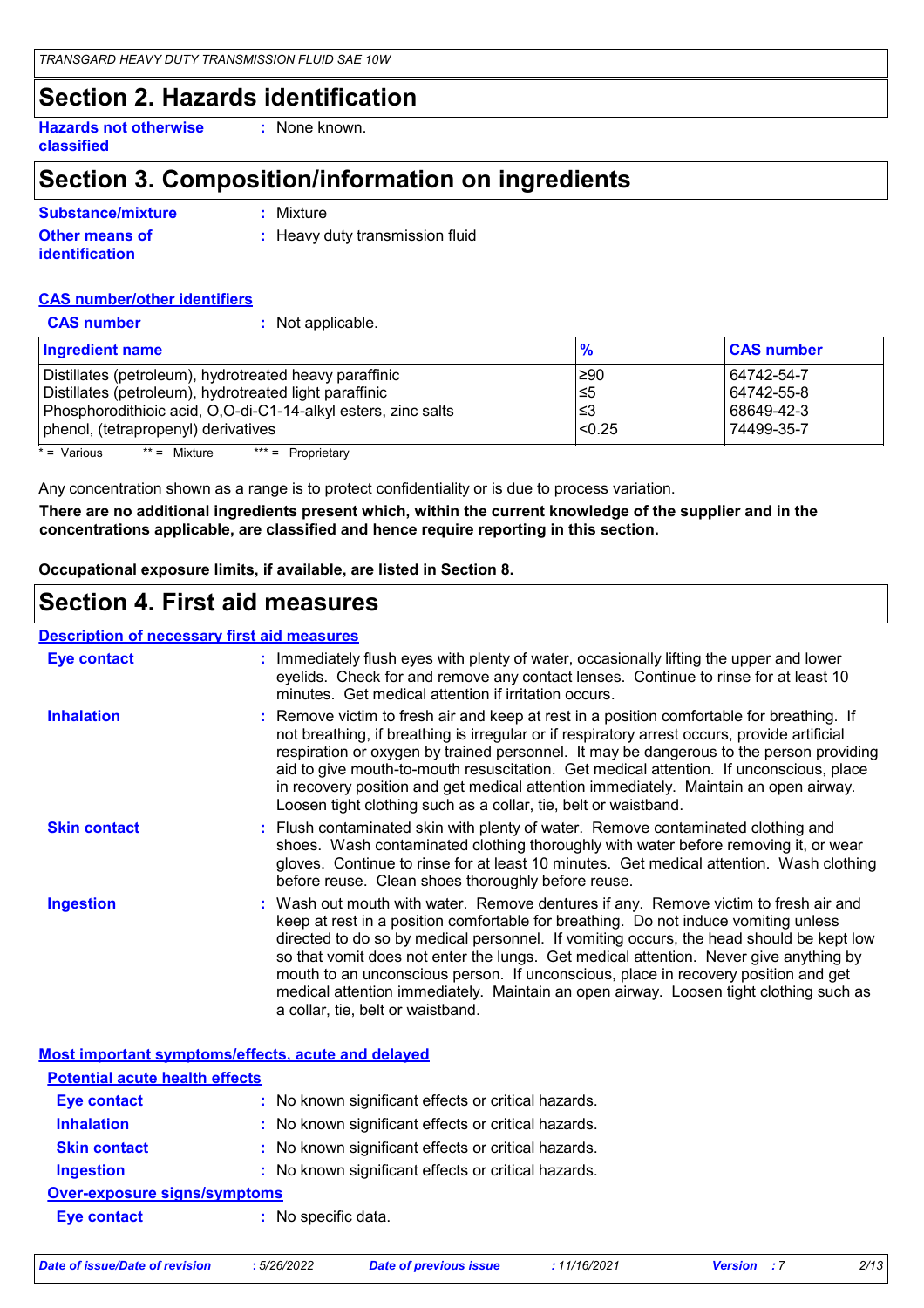### **Section 4. First aid measures**

| <b>Inhalation</b>                 | $:$ Adverse symptoms may include the following:<br>reduced fetal weight<br>increase in fetal deaths<br>skeletal malformations                                                                                                                                                                                                                                                                                         |
|-----------------------------------|-----------------------------------------------------------------------------------------------------------------------------------------------------------------------------------------------------------------------------------------------------------------------------------------------------------------------------------------------------------------------------------------------------------------------|
| <b>Skin contact</b>               | : Adverse symptoms may include the following:<br>reduced fetal weight<br>increase in fetal deaths<br>skeletal malformations                                                                                                                                                                                                                                                                                           |
| <b>Ingestion</b>                  | : No specific data.                                                                                                                                                                                                                                                                                                                                                                                                   |
|                                   | <u>Indication of immediate medical attention and special treatment needed, if necessary</u>                                                                                                                                                                                                                                                                                                                           |
| <b>Notes to physician</b>         | : Treat symptomatically. Contact poison treatment specialist immediately if large<br>quantities have been ingested or inhaled.                                                                                                                                                                                                                                                                                        |
| <b>Specific treatments</b>        | : Treat symptomatically and supportively.                                                                                                                                                                                                                                                                                                                                                                             |
| <b>Protection of first-aiders</b> | : No action shall be taken involving any personal risk or without suitable training. If it is<br>suspected that gas or vapor is still present, the rescuer should wear an appropriate<br>mask or self-contained breathing apparatus. It may be dangerous to the person<br>providing aid to give mouth-to-mouth resuscitation. Wash contaminated clothing<br>thoroughly with water before removing it, or wear gloves. |
|                                   |                                                                                                                                                                                                                                                                                                                                                                                                                       |

**See toxicological information (Section 11)**

### **Section 5. Fire-fighting measures**

| <b>Extinguishing media</b>                               |                                                                                                                                                                                                                                                                                                      |
|----------------------------------------------------------|------------------------------------------------------------------------------------------------------------------------------------------------------------------------------------------------------------------------------------------------------------------------------------------------------|
| <b>Suitable extinguishing</b><br>media                   | : Use an extinguishing agent suitable for the surrounding fire.                                                                                                                                                                                                                                      |
| <b>Unsuitable extinguishing</b><br>media                 | : None known.                                                                                                                                                                                                                                                                                        |
| <b>Specific hazards arising</b><br>from the chemical     | : In a fire or if heated, a pressure increase will occur and the container may burst. This<br>material is harmful to aquatic life with long lasting effects. Fire water contaminated with<br>this material must be contained and prevented from being discharged to any waterway,<br>sewer or drain. |
| <b>Hazardous thermal</b><br>decomposition products       | Decomposition products may include the following materials:<br>carbon dioxide<br>carbon monoxide<br>metal oxide/oxides                                                                                                                                                                               |
| <b>Special protective actions</b><br>for fire-fighters   | : Promptly isolate the scene by removing all persons from the vicinity of the incident if<br>there is a fire. No action shall be taken involving any personal risk or without suitable<br>training.                                                                                                  |
| <b>Special protective</b><br>equipment for fire-fighters | Fire-fighters should wear appropriate protective equipment and self-contained breathing<br>apparatus (SCBA) with a full face-piece operated in positive pressure mode.                                                                                                                               |

### **Section 6. Accidental release measures**

|                                | Personal precautions, protective equipment and emergency procedures                                                                                                                                                                                                                                                                                                                                              |
|--------------------------------|------------------------------------------------------------------------------------------------------------------------------------------------------------------------------------------------------------------------------------------------------------------------------------------------------------------------------------------------------------------------------------------------------------------|
| For non-emergency<br>personnel | : No action shall be taken involving any personal risk or without suitable training.<br>Evacuate surrounding areas. Keep unnecessary and unprotected personnel from<br>entering. Do not touch or walk through spilled material. Avoid breathing vapor or mist.<br>Provide adequate ventilation. Wear appropriate respirator when ventilation is<br>inadequate. Put on appropriate personal protective equipment. |
| For emergency responders       | : If specialized clothing is required to deal with the spillage, take note of any information in<br>Section 8 on suitable and unsuitable materials. See also the information in "For non-<br>emergency personnel".                                                                                                                                                                                               |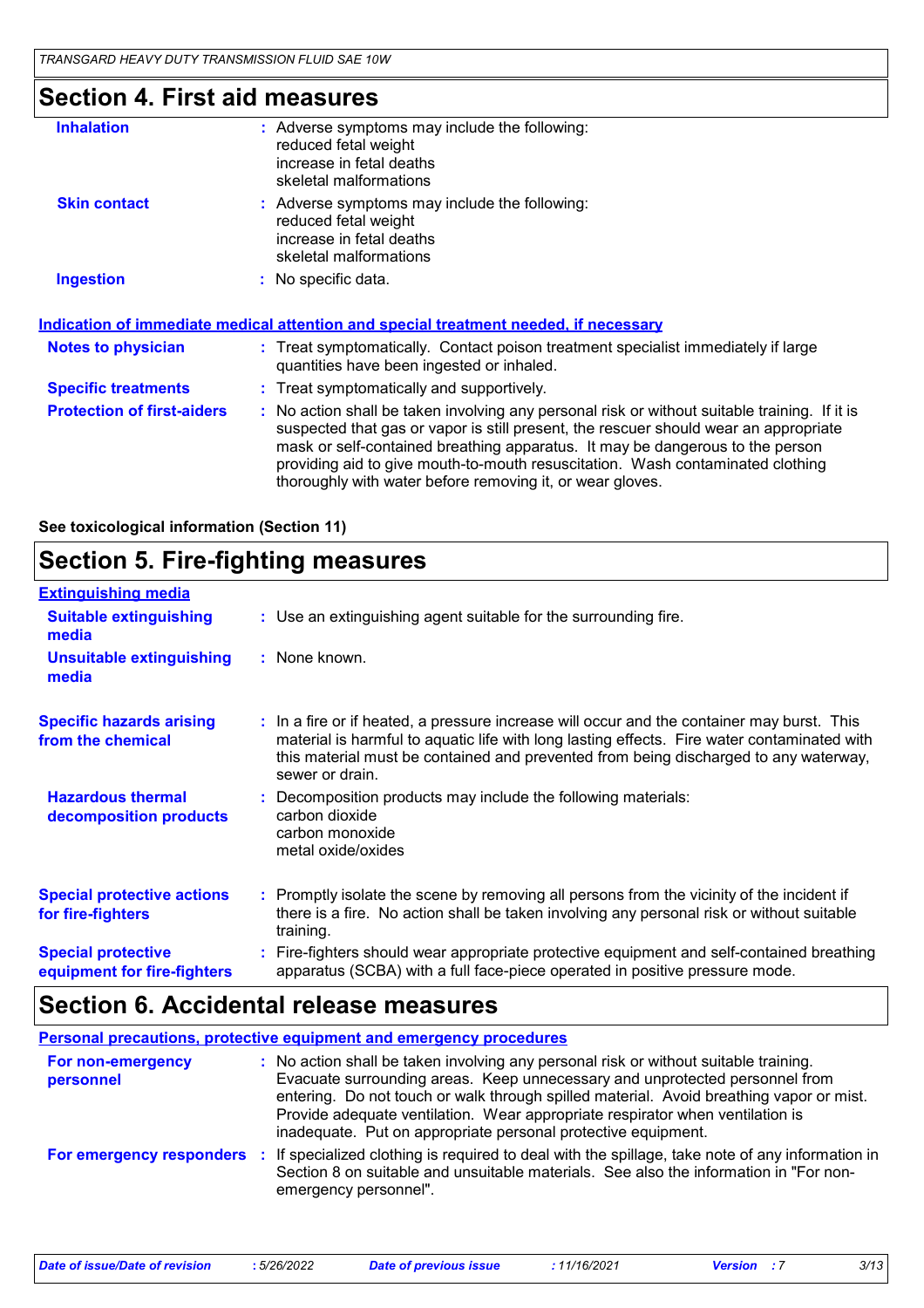### **Section 6. Accidental release measures**

| <b>Environmental precautions</b> | : Avoid dispersal of spilled material and runoff and contact with soil, waterways, drains<br>and sewers. Inform the relevant authorities if the product has caused environmental |
|----------------------------------|----------------------------------------------------------------------------------------------------------------------------------------------------------------------------------|
|                                  | pollution (sewers, waterways, soil or air). Water polluting material. May be harmful to<br>the environment if released in large quantities.                                      |

#### **Methods and materials for containment and cleaning up**

| <b>Small spill</b> | : Stop leak if without risk. Move containers from spill area. Dilute with water and mop up<br>if water-soluble. Alternatively, or if water-insoluble, absorb with an inert dry material and<br>place in an appropriate waste disposal container. Dispose of via a licensed waste<br>disposal contractor.                                                                                                                                                                                                                                                                                                                                                                                                     |
|--------------------|--------------------------------------------------------------------------------------------------------------------------------------------------------------------------------------------------------------------------------------------------------------------------------------------------------------------------------------------------------------------------------------------------------------------------------------------------------------------------------------------------------------------------------------------------------------------------------------------------------------------------------------------------------------------------------------------------------------|
| <b>Large spill</b> | : Stop leak if without risk. Move containers from spill area. Approach release from<br>upwind. Prevent entry into sewers, water courses, basements or confined areas. Wash<br>spillages into an effluent treatment plant or proceed as follows. Contain and collect<br>spillage with non-combustible, absorbent material e.g. sand, earth, vermiculite or<br>diatomaceous earth and place in container for disposal according to local regulations<br>(see Section 13). Dispose of via a licensed waste disposal contractor. Contaminated<br>absorbent material may pose the same hazard as the spilled product. Note: see<br>Section 1 for emergency contact information and Section 13 for waste disposal. |

### **Section 7. Handling and storage**

| <b>Precautions for safe handling</b>                                             |                                                                                                                                                                                                                                                                                                                                                                                                                                                                                                                                                                                                                                                                                                                                                                                                                                                                                                                                                   |
|----------------------------------------------------------------------------------|---------------------------------------------------------------------------------------------------------------------------------------------------------------------------------------------------------------------------------------------------------------------------------------------------------------------------------------------------------------------------------------------------------------------------------------------------------------------------------------------------------------------------------------------------------------------------------------------------------------------------------------------------------------------------------------------------------------------------------------------------------------------------------------------------------------------------------------------------------------------------------------------------------------------------------------------------|
| <b>Protective measures</b>                                                       | : Put on appropriate personal protective equipment (see Section 8). Avoid exposure -<br>obtain special instructions before use. Avoid exposure during pregnancy. Do not<br>handle until all safety precautions have been read and understood. Do not get in eyes<br>or on skin or clothing. Do not ingest. Avoid breathing vapor or mist. Avoid release to<br>the environment. If during normal use the material presents a respiratory hazard, use<br>only with adequate ventilation or wear appropriate respirator. Keep in the original<br>container or an approved alternative made from a compatible material, kept tightly<br>closed when not in use. Empty containers retain product residue and can be hazardous.<br>Do not reuse container.                                                                                                                                                                                              |
| <b>Advice on general</b><br>occupational hygiene                                 | : Eating, drinking and smoking should be prohibited in areas where this material is<br>handled, stored and processed. Workers should wash hands and face before eating,<br>drinking and smoking. Remove contaminated clothing and protective equipment before<br>entering eating areas. See also Section 8 for additional information on hygiene<br>measures.                                                                                                                                                                                                                                                                                                                                                                                                                                                                                                                                                                                     |
| <b>Conditions for safe storage,</b><br>including any<br><b>incompatibilities</b> | Store in accordance with local regulations. Store in original container protected from<br>direct sunlight in a dry, cool and well-ventilated area, away from incompatible materials<br>(see Section 10) and food and drink. Store locked up. Keep container tightly closed<br>and sealed until ready for use. Containers that have been opened must be carefully<br>resealed and kept upright to prevent leakage. Do not store in unlabeled containers.<br>Use appropriate containment to avoid environmental contamination. See Section 10 for<br>incompatible materials before handling or use.<br>Bulk Storage Conditions: Maintain all storage tanks in accordance with applicable<br>regulations. Use necessary controls to monitor tank inventories. Inspect all storage<br>tanks on a periodic basis. Test tanks and associated piping for tightness. Maintain the<br>automatic leak detection devices to assure proper working condition. |

### **Section 8. Exposure controls/personal protection**

#### **Control parameters**

#### **Occupational exposure limits**

Distillates (petroleum), hydrotreated heavy paraffinic **ACGIH TLV (United States, 1/2021).** 

TWA: 5 mg/m<sup>3</sup> 8 hours. Form: Inhalable fraction **OSHA PEL (United States, 5/2018).**

#### TWA:  $5 \text{ mg/m}^3$  8 hours. **NIOSH REL (United States, 10/2020).** TWA: 5 mg/m<sup>3</sup> 10 hours. Form: Mist

STEL: 10 mg/m<sup>3</sup> 15 minutes. Form: Mist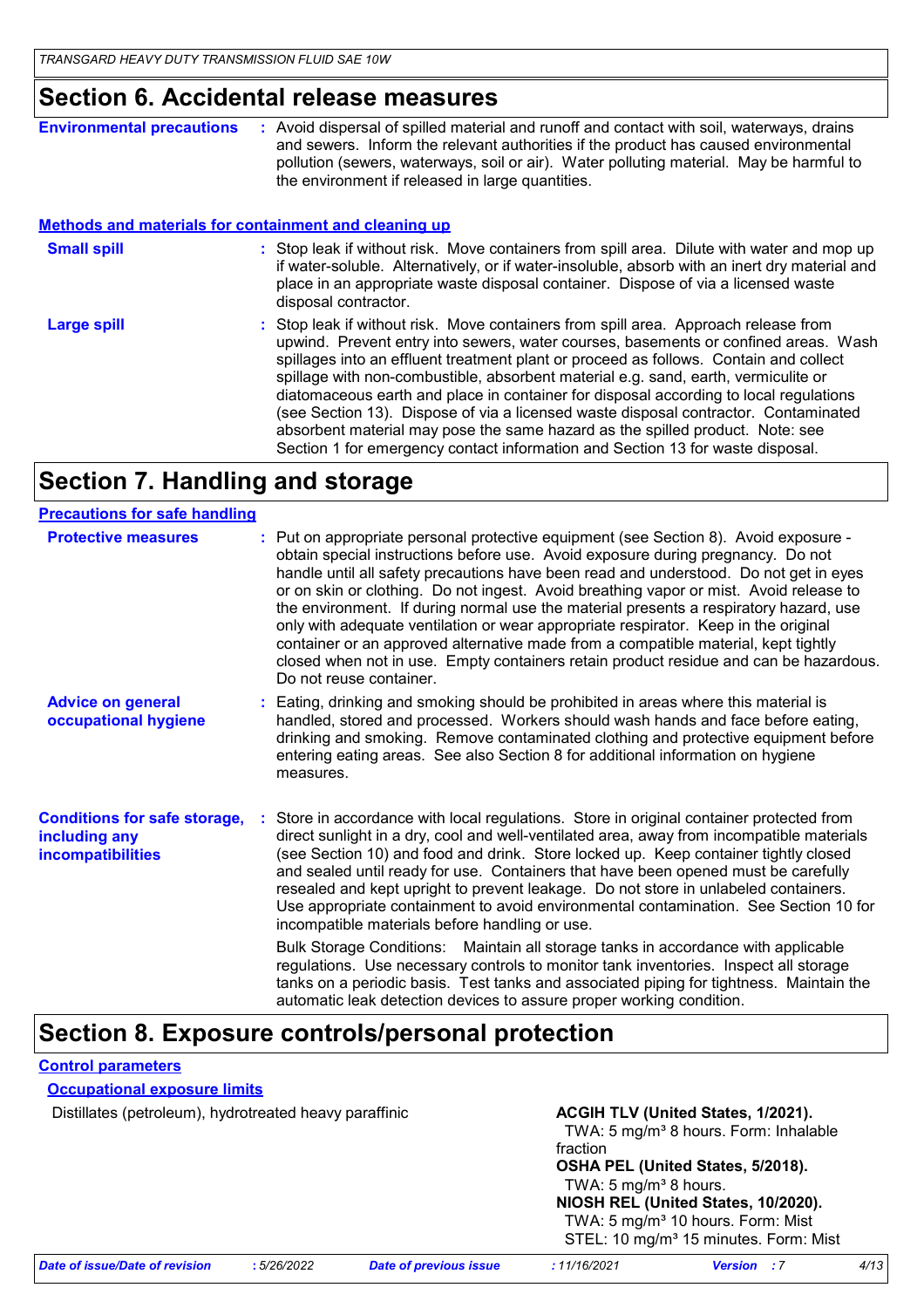### **Section 8. Exposure controls/personal protection**

| Distillates (petroleum), hydrotreated light paraffinic |  |                                                                                                                                | ACGIH TLV (United States, 1/2021).<br>TWA: 5 mg/m <sup>3</sup> 8 hours. Form: Inhalable<br>fraction<br>OSHA PEL (United States, 5/2018).<br>TWA: 5 mg/m <sup>3</sup> 8 hours.<br>NIOSH REL (United States, 10/2020).<br>TWA: 5 mg/m <sup>3</sup> 10 hours. Form: Mist<br>STEL: 10 mg/m <sup>3</sup> 15 minutes. Form: Mist                                                                                                                                                                                                                       |
|--------------------------------------------------------|--|--------------------------------------------------------------------------------------------------------------------------------|--------------------------------------------------------------------------------------------------------------------------------------------------------------------------------------------------------------------------------------------------------------------------------------------------------------------------------------------------------------------------------------------------------------------------------------------------------------------------------------------------------------------------------------------------|
| <b>Appropriate engineering</b><br>controls             |  | airborne contaminants below any recommended or statutory limits.                                                               | : If user operations generate dust, fumes, gas, vapor or mist, use process enclosures,<br>local exhaust ventilation or other engineering controls to keep worker exposure to                                                                                                                                                                                                                                                                                                                                                                     |
| <b>Environmental exposure</b><br>controls              |  | be necessary to reduce emissions to acceptable levels.                                                                         | : Emissions from ventilation or work process equipment should be checked to ensure<br>they comply with the requirements of environmental protection legislation. In some<br>cases, vapor controls, filters or engineering modifications to the process equipment will                                                                                                                                                                                                                                                                            |
| <b>Individual protection measures</b>                  |  |                                                                                                                                |                                                                                                                                                                                                                                                                                                                                                                                                                                                                                                                                                  |
| <b>Hygiene measures</b>                                |  | eating, smoking and using the lavatory and at the end of the working period.<br>showers are close to the workstation location. | : Wash hands, forearms and face thoroughly after handling chemical products, before<br>Appropriate techniques should be used to remove potentially contaminated clothing.<br>Wash contaminated clothing before reusing. Ensure that eyewash stations and safety                                                                                                                                                                                                                                                                                  |
| <b>Eye/face protection</b>                             |  | instead.                                                                                                                       | : Safety glasses equipped with side shields are recommended as minimum protection in<br>industrial settings. If contact is possible, the following protection should be worn, unless<br>the assessment indicates a higher degree of protection: chemical splash goggles.<br>Safety eyewear complying with an approved standard should be used when a risk<br>assessment indicates this is necessary to avoid exposure to liquid splashes, mists,<br>gases or dusts. If inhalation hazards exist, a full-face respirator may be required          |
| <b>Skin protection</b>                                 |  |                                                                                                                                |                                                                                                                                                                                                                                                                                                                                                                                                                                                                                                                                                  |
| <b>Hand protection</b>                                 |  | liquid contact.                                                                                                                | : Avoid skin contact with liquid. Chemical-resistant gloves complying with an approved<br>standard should be worn at all times when handling chemical products if a risk<br>assessment indicates this is necessary. Considering the parameters specified by the<br>glove manufacturer, check during use that the gloves are still retaining their protective<br>properties. It should be noted that the time to breakthrough for any glove material may<br>be different for different glove manufacturers. Leather gloves are not protective for |
| <b>Body protection</b>                                 |  | handling this product.                                                                                                         | : Personal protective equipment for the body should be selected based on the task being<br>performed and the risks involved and should be approved by a specialist before                                                                                                                                                                                                                                                                                                                                                                        |
| <b>Other skin protection</b>                           |  | not protective for liquid contact.                                                                                             | : Avoid skin contact with liquid. Appropriate footwear and any additional skin protection<br>measures should be selected based on the task being performed and the risks involved<br>and should be approved by a specialist before handling this product. Leather boots are                                                                                                                                                                                                                                                                      |
| <b>Respiratory protection</b>                          |  | respirator.                                                                                                                    | : Avoid inhalation of gases, vapors, mists or dusts. Use a properly fitted, air-purifying or<br>supplied-air respirator complying with an approved standard if a risk assessment<br>indicates this is necessary. Respirator selection must be based on known or anticipated<br>exposure levels, the hazards of the product and the safe working limits of the selected                                                                                                                                                                           |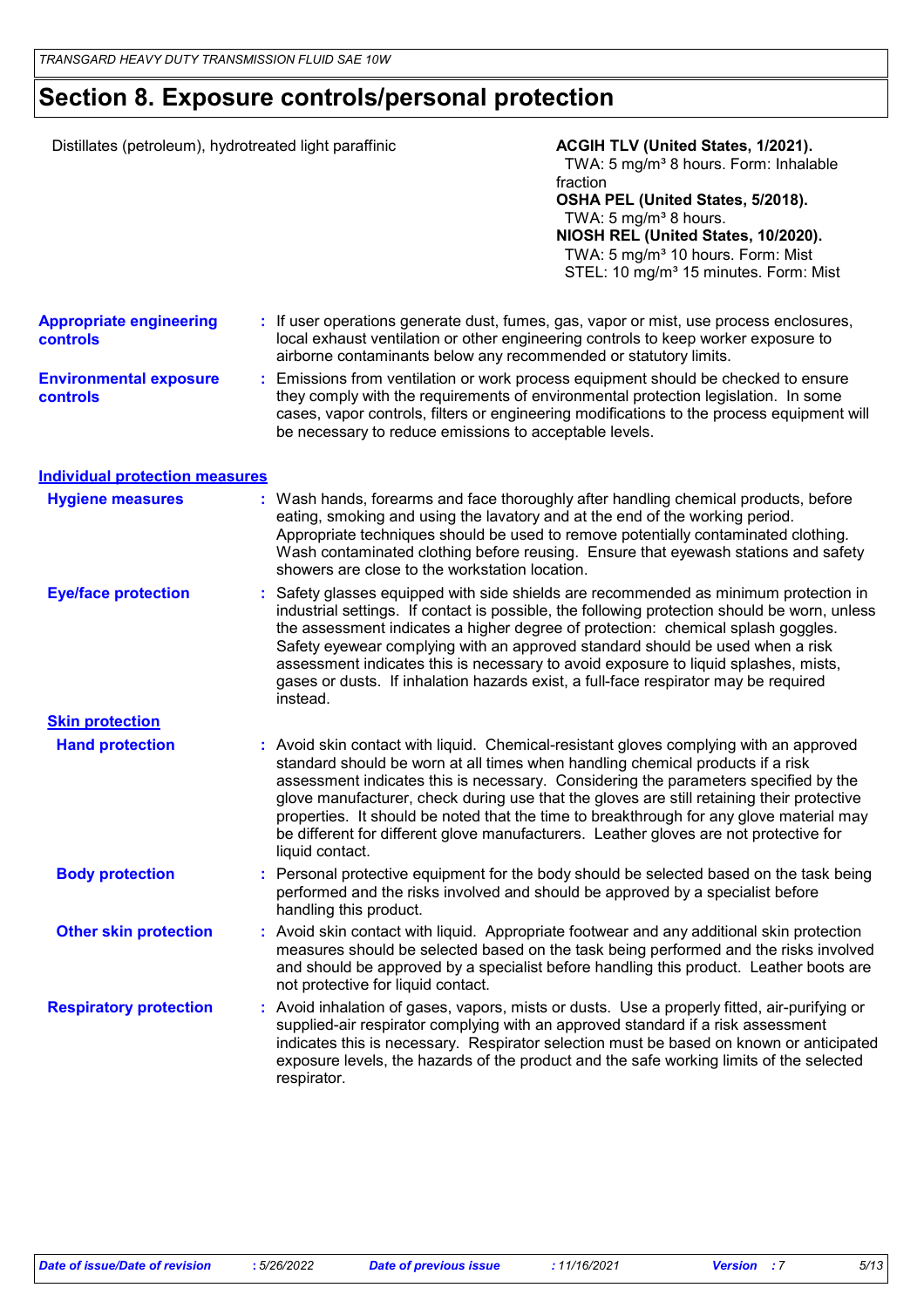### **Section 9. Physical and chemical properties**

The conditions of measurement of all properties are at standard temperature and pressure unless otherwise indicated.

#### **Appearance**

| <b>Physical state</b>          | $:$ Liquid.           |
|--------------------------------|-----------------------|
| Color                          | : Amber.              |
| <b>Odor</b>                    | : Mild petroleum odor |
| рH                             | : Not available.      |
| Dalliam and at initial halling | لملما والمربط فملطات  |

- Liquid. **:**
- -
- **:** Not available.
- **Boiling point, initial boiling point, and boiling range**
- 

**(flammable) limits**

- **:** Not available.
- **Flash point :** Open cup: 200°C (392°F)
- **Lower and upper explosive :** Not available.

| <b>Vapor pressure</b>           | t |                                                                 | Vapor Pressure at 20°C |            |                    | Vapor pressure at 50°C |     |               |
|---------------------------------|---|-----------------------------------------------------------------|------------------------|------------|--------------------|------------------------|-----|---------------|
|                                 |   | <b>Ingredient name</b>                                          | mm Hg<br>kPa           |            | <b>Method</b>      | mm<br>Hg               | kPa | <b>Method</b> |
|                                 |   | Solvent naphtha<br>(petroleum), medium<br>aliph.                | 1.5 to 4.5             | 0.2 to 0.6 |                    |                        |     |               |
|                                 |   | Distillates (petroleum),<br>hydrotreated heavy<br>paraffinic    | < 0.08                 | < 0.011    | <b>ASTM D 5191</b> |                        |     |               |
|                                 |   | Distillates (petroleum),<br>hydrotreated light<br>paraffinic    | < 0.08                 | < 0.011    | <b>ASTM D 5191</b> |                        |     |               |
|                                 |   | Distillates (petroleum),<br>solvent-refined heavy<br>paraffinic | < 0.08                 | < 0.011    | <b>ASTM D 5191</b> |                        |     |               |
|                                 |   | Distillates (petroleum),<br>solvent-dewaxed light<br>paraffinic | < 0.08                 | < 0.011    | <b>ASTM D 5191</b> |                        |     |               |
|                                 |   | Distillates (petroleum),<br>solvent-dewaxed heavy<br>paraffinic | < 0.08                 | < 0.011    | <b>ASTM D 5191</b> |                        |     |               |
| <b>Relative vapor density</b>   |   | : Not available.                                                |                        |            |                    |                        |     |               |
| <b>Relative density</b>         |   | : 0.871                                                         |                        |            |                    |                        |     |               |
| <b>Density Ibs/gal</b>          |   | : Estimated 7.26 lbs/gal                                        |                        |            |                    |                        |     |               |
| Density gm/cm <sup>3</sup>      |   | : Not available.                                                |                        |            |                    |                        |     |               |
| <b>Gravity, <sup>o</sup>API</b> |   | : Estimated 31 $@$ 60 F                                         |                        |            |                    |                        |     |               |

- **Gravity, °API Auto-ignition temperature :** Not available.
- **Viscosity** Kinematic (40°C (104°F)): 38.1 mm<sup>2</sup> /s (38.1 cSt) **:**
- **Viscosity SUS :** Estimated 176 SUS @104 F
- **Flow time (ISO 2431) :** Not available.
- **Particle characteristics**

**Median particle size :** Not applicable.

### **Section 10. Stability and reactivity**

| <b>Reactivity</b>                                   |            | : Not expected to be Explosive, Self-Reactive, Self-Heating, or an Organic Peroxide<br>under US GHS Definition(s). |             |                        |      |  |  |
|-----------------------------------------------------|------------|--------------------------------------------------------------------------------------------------------------------|-------------|------------------------|------|--|--|
| <b>Chemical stability</b>                           |            | : The product is stable.                                                                                           |             |                        |      |  |  |
| <b>Possibility of hazardous</b><br><b>reactions</b> |            | : Under normal conditions of storage and use, hazardous reactions will not occur.                                  |             |                        |      |  |  |
| Date of issue/Date of revision                      | :5/26/2022 | Date of previous issue                                                                                             | :11/16/2021 | <b>Version</b><br>- 17 | 6/13 |  |  |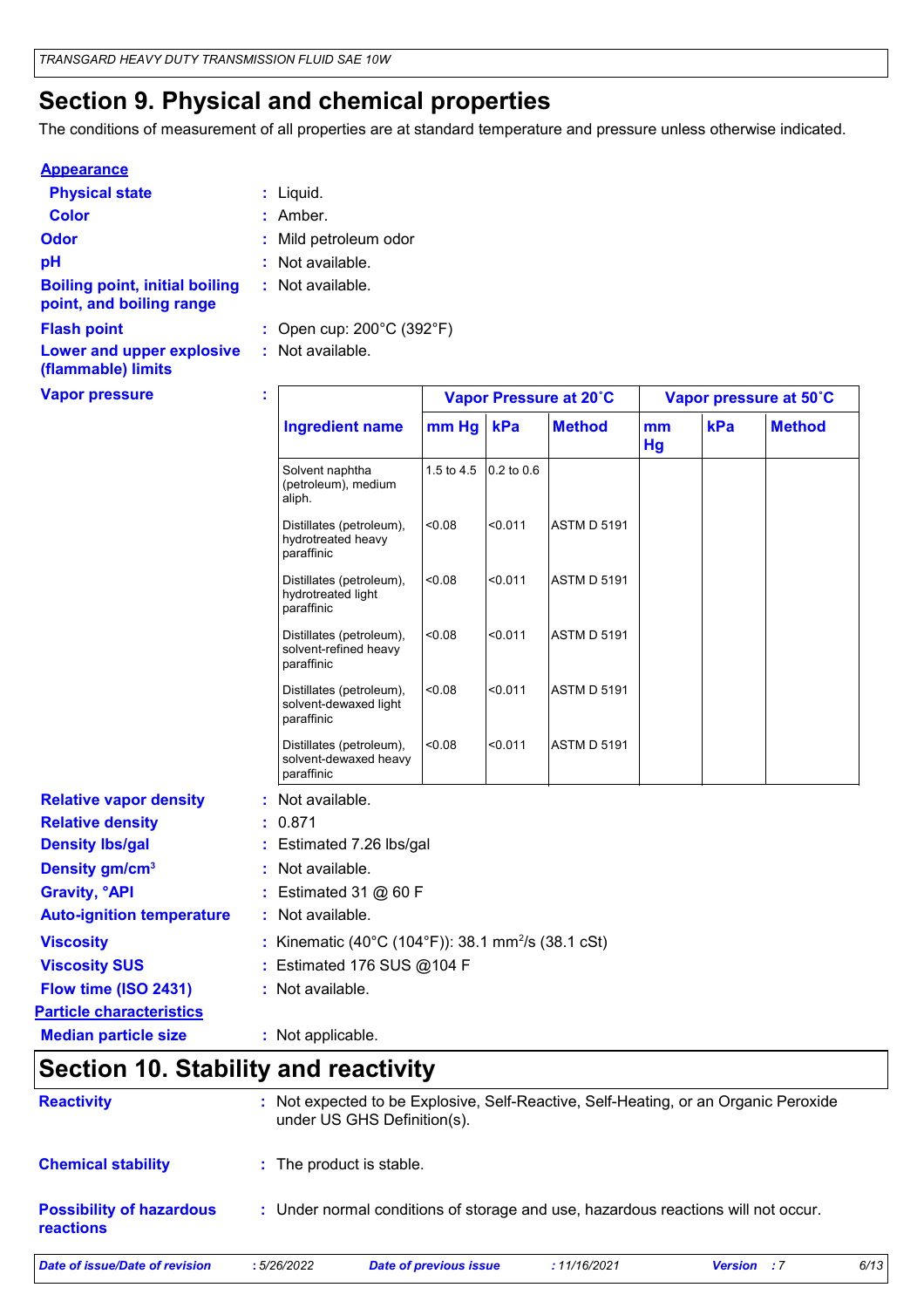### **Section 10. Stability and reactivity**

| <b>Conditions to avoid</b>     | : No specific data.      |
|--------------------------------|--------------------------|
| <b>Incompatible materials</b>  | : No specific data.      |
| <b>Hazardous decomposition</b> | : Under normal condition |

**products** litions of storage and use, hazardous decomposition products should not be produced. **:**

### **Section 11. Toxicological information**

#### **Acute toxicity Information on toxicological effects**

| <b>Product/ingredient name</b>                                       | <b>Result</b>                                                                                                                                                                                                                                                                                                                                                                                                                                              | <b>Species</b> | <b>Dose</b>            | <b>Exposure</b> |
|----------------------------------------------------------------------|------------------------------------------------------------------------------------------------------------------------------------------------------------------------------------------------------------------------------------------------------------------------------------------------------------------------------------------------------------------------------------------------------------------------------------------------------------|----------------|------------------------|-----------------|
| Distillates (petroleum),<br>hydrotreated heavy paraffinic            | LD50 Dermal                                                                                                                                                                                                                                                                                                                                                                                                                                                | Rat            | >5000 mg/kg            |                 |
|                                                                      | LD50 Oral                                                                                                                                                                                                                                                                                                                                                                                                                                                  | Rat            | >5000 mg/kg            |                 |
| Distillates (petroleum),<br>hydrotreated light paraffinic            | LC50 Inhalation Dusts and mists                                                                                                                                                                                                                                                                                                                                                                                                                            | Rat            | 3900 mg/m <sup>3</sup> | 4 hours         |
|                                                                      | LD50 Dermal                                                                                                                                                                                                                                                                                                                                                                                                                                                | Rabbit         | >2000 mg/kg            |                 |
|                                                                      | LD50 Oral                                                                                                                                                                                                                                                                                                                                                                                                                                                  | Rat            | 5000 mg/kg             |                 |
| Phosphorodithioic acid, O,O-<br>di-C1-14-alkyl esters, zinc<br>salts | LD50 Dermal                                                                                                                                                                                                                                                                                                                                                                                                                                                | Rabbit         | 2000 mg/kg             |                 |
|                                                                      | LD50 Oral                                                                                                                                                                                                                                                                                                                                                                                                                                                  | Rabbit         | 2000 mg/kg             |                 |
|                                                                      | LD50 Oral                                                                                                                                                                                                                                                                                                                                                                                                                                                  | Rat            | 2890 mg/kg             |                 |
| <b>Conclusion/Summary</b>                                            | : Distillates (petroleum), hydrotreated heavy paraffinic: Mineral oil mists derived from<br>highly refined oils are reported to have low acute and sub-acute toxicities in animals.<br>Effects from single and short-term repeated exposures to high concentrations of mineral<br>oil mists well above applicable workplace exposure levels include lung inflammatory<br>reaction, lipoid granuloma formation and lipoid pneumonia. In acute and sub-acute |                |                        |                 |

studies involving exposures to lower concentrations of mineral oil mists at or near current work place exposure levels produced no significant toxicological effects. **Distillates (petroleum), hydrotreated light paraffinic**: Mineral oil mists derived from highly refined oils are reported to have low acute and sub-acute toxicities in animals. Effects from single and short-term repeated exposures to high concentrations of mineral oil mists well above applicable workplace exposure levels include lung inflammatory reaction, lipoid granuloma formation and lipoid pneumonia. In acute and sub-acute studies involving exposures to lower concentrations of mineral oil mists at or near current work place exposure levels produced no significant toxicological effects. **Phosphorodithioic acid, O,O-di-C1-14-alkyl esters, zinc salts**: INHALATION (LC50), Acute: > 1310 mg/L (Rat screen level)(4 hours). DRAIZE EYE, Acute: Moderate to severe eye irritant. (Rabbit). DRAIZE DERMAL, Acute: Mild to moderate skin irritant. (Rabbit).

BUEHLER DERMAL, Acute: Non-sensitizing. (Guinea Pig).

28-Day DERMAL, Sub-Chronic: Severe skin irritant. (Rabbit). Reported reduced food consumption resulting in weight loss and testicular atrophy.

| <b>Irritation/Corrosion</b> |                                         |
|-----------------------------|-----------------------------------------|
| Not available.              |                                         |
| <b>Skin</b>                 | $\therefore$ No additional information. |
| <b>Eyes</b>                 | : No additional information.            |
| <b>Respiratory</b>          | : No additional information.            |
| <b>Sensitization</b>        |                                         |

Not available.

- **Mutagenicity Skin Respiratory**
- **:** No additional information.
- **:** No additional information.

*Date of issue/Date of revision* **:** *5/26/2022 Date of previous issue : 11/16/2021 Version : 7 7/13*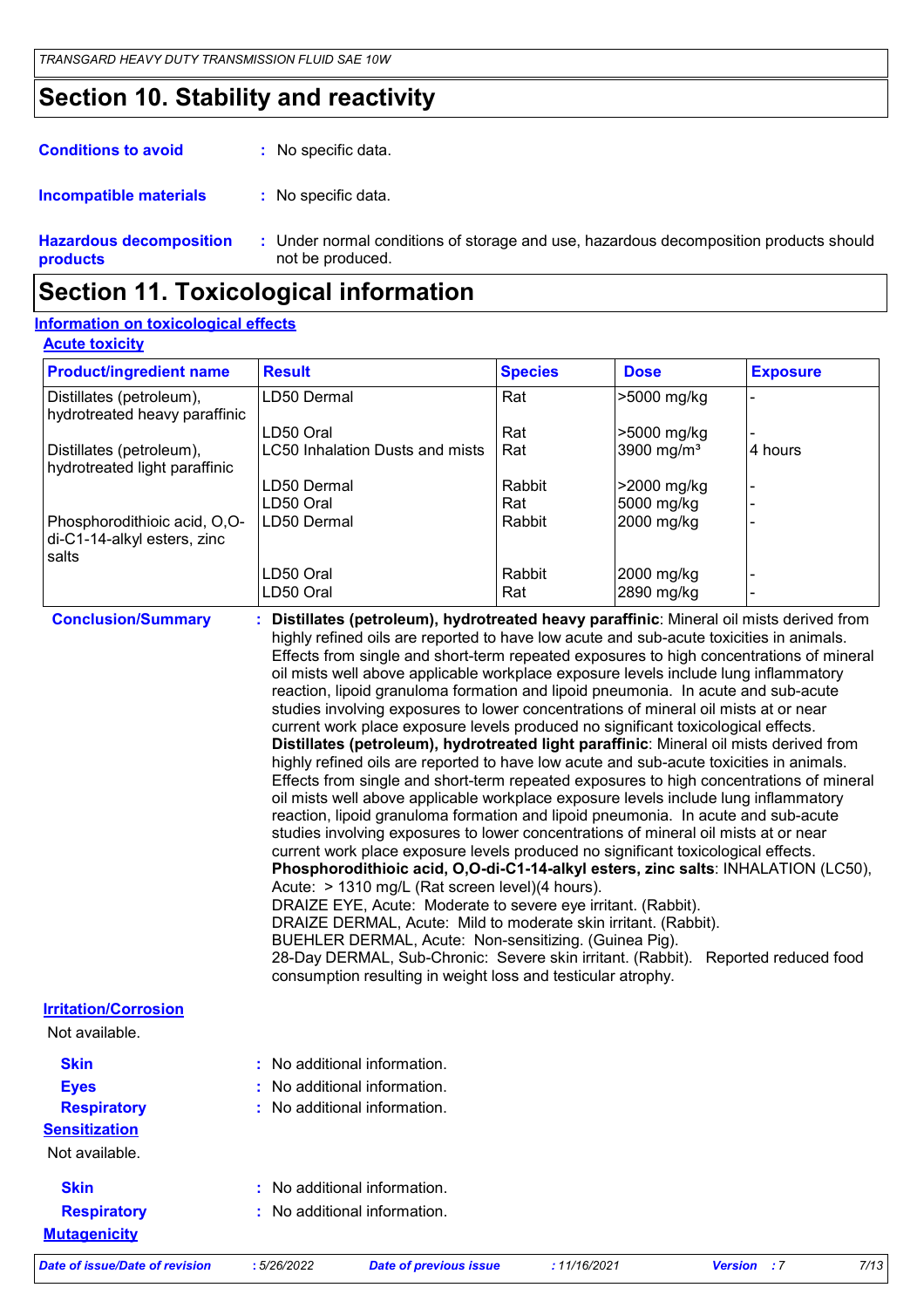### **Section 11. Toxicological information**

#### Not available.

#### **Conclusion/Summary :** No additional information.

#### **Carcinogenicity**

Not available.

**Conclusion/Summary : Distillates (petroleum), hydrotreated light paraffinic**: In long term studies (up to two years) no carcinogenic effects have been reported in any animal species tested.

#### **Classification**

| <b>Product/ingredient name</b>                            | <b>OSHA</b> | <b>IARC</b> | <b>NTP</b> |
|-----------------------------------------------------------|-------------|-------------|------------|
| Distillates (petroleum),<br>hydrotreated light paraffinic | None.       |             |            |

#### **Reproductive toxicity**

Not available.

#### No additional information. **Conclusion/Summary :**

**Teratogenicity**

Not available.

#### **Conclusion/Summary :** No additional information.

**Specific target organ toxicity (single exposure)** Not available.

#### **Specific target organ toxicity (repeated exposure)** Not available.

#### **Aspiration hazard**

| <b>Name</b>                                            | <b>Result</b>                         |
|--------------------------------------------------------|---------------------------------------|
| Distillates (petroleum), hydrotreated light paraffinic | <b>ASPIRATION HAZARD - Category 1</b> |

| <b>Information on the likely : Not available.</b><br>routes of exposure |                                                                                                                               |
|-------------------------------------------------------------------------|-------------------------------------------------------------------------------------------------------------------------------|
| <b>Potential acute health effects</b>                                   |                                                                                                                               |
| <b>Eye contact</b>                                                      | : No known significant effects or critical hazards.                                                                           |
| <b>Inhalation</b>                                                       | : No known significant effects or critical hazards.                                                                           |
| <b>Skin contact</b>                                                     | : No known significant effects or critical hazards.                                                                           |
| <b>Ingestion</b>                                                        | : No known significant effects or critical hazards.                                                                           |
|                                                                         | <b>Symptoms related to the physical, chemical and toxicological characteristics</b>                                           |
| <b>Eye contact</b>                                                      | : No specific data.                                                                                                           |
| <b>Inhalation</b>                                                       | : Adverse symptoms may include the following:<br>reduced fetal weight<br>increase in fetal deaths<br>skeletal malformations   |
| <b>Skin contact</b>                                                     | $:$ Adverse symptoms may include the following:<br>reduced fetal weight<br>increase in fetal deaths<br>skeletal malformations |
| <b>Ingestion</b>                                                        | : No specific data.                                                                                                           |

#### **Delayed and immediate effects and also chronic effects from short and long term exposure Short term exposure**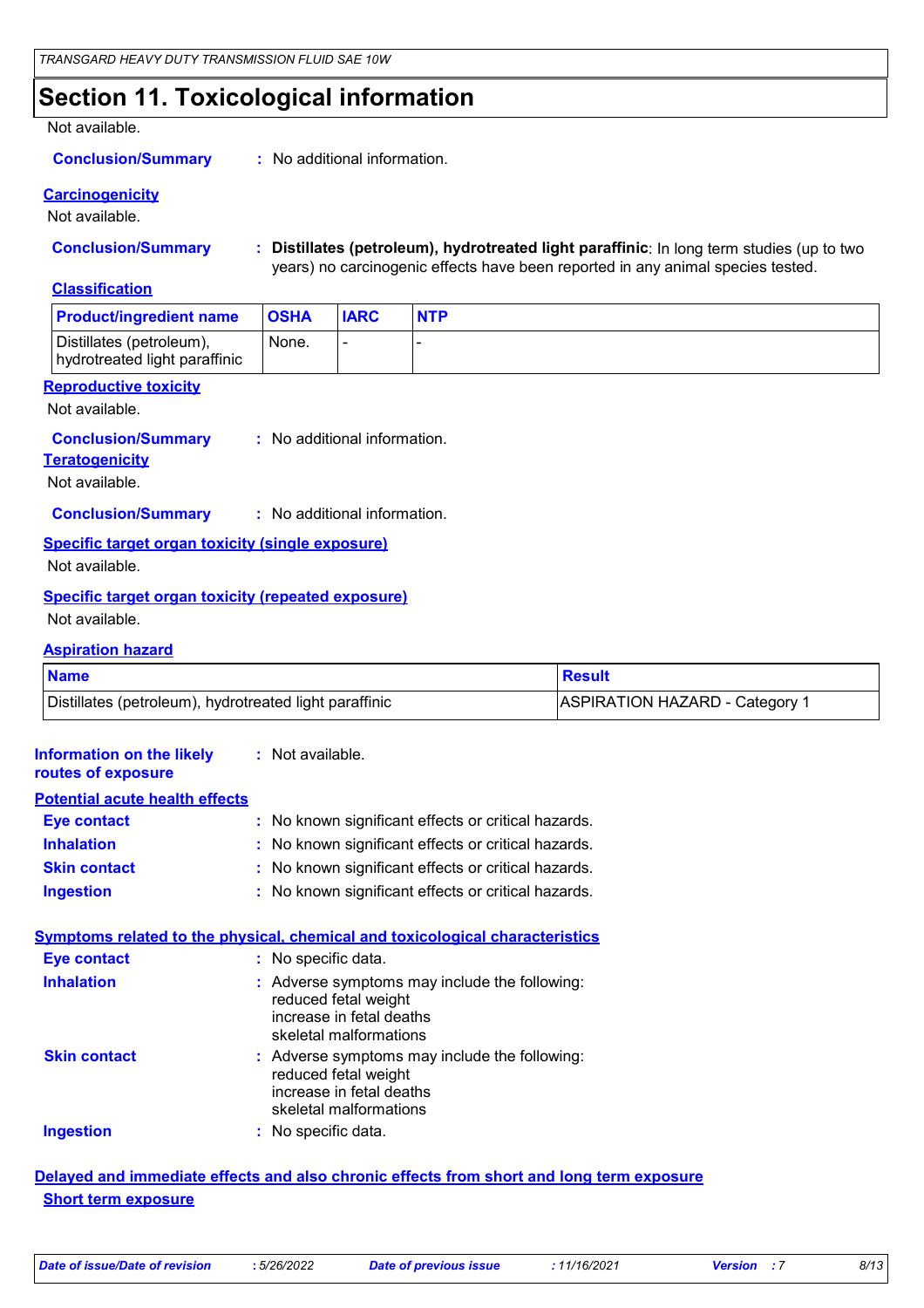## **Section 11. Toxicological information**

| <b>Potential immediate</b><br><b>effects</b>      | $:$ Not available.                                  |  |
|---------------------------------------------------|-----------------------------------------------------|--|
| <b>Potential delayed effects : Not available.</b> |                                                     |  |
| Long term exposure                                |                                                     |  |
| <b>Potential immediate</b><br><b>effects</b>      | : Not available.                                    |  |
| <b>Potential delayed effects : Not available.</b> |                                                     |  |
| <b>Potential chronic health effects</b>           |                                                     |  |
| Not available.                                    |                                                     |  |
| <b>General</b>                                    | : No known significant effects or critical hazards. |  |
| <b>Carcinogenicity</b>                            | : No known significant effects or critical hazards. |  |
| <b>Mutagenicity</b>                               | : No known significant effects or critical hazards. |  |
| <b>Teratogenicity</b>                             | : No known significant effects or critical hazards. |  |
| <b>Developmental effects</b>                      | : No known significant effects or critical hazards. |  |
| <b>Fertility effects</b>                          | : May damage fertility.                             |  |

### **Numerical measures of toxicity**

**Acute toxicity estimates**

| <b>Product/ingredient name</b>                                                                                             | Oral (mg/<br>kg) | <b>Dermal</b><br>(mg/kg) | <b>Inhalation</b><br>(gases)<br>(ppm) | <b>Inhalation</b><br>(vapors)<br>(mg/l) | <b>Inhalation</b><br>dusts and<br>mists) (mg/ |
|----------------------------------------------------------------------------------------------------------------------------|------------------|--------------------------|---------------------------------------|-----------------------------------------|-----------------------------------------------|
| TRANSGARD HEAVY DUTY TRANSMISSION<br><b>FLUID SAE 10W</b>                                                                  | 88608            | 50848.8                  | N/A                                   | N/A                                     | N/A                                           |
| Distillates (petroleum), hydrotreated light paraffinic<br>Phosphorodithioic acid, O,O-di-C1-14-alkyl esters,<br>zinc salts | 5000<br>2890     | 2500<br>2000             | IN/A<br>N/A                           | N/A<br>N/A                              | N/A<br>N/A                                    |

## **Section 12. Ecological information**

| <b>Toxicity</b>                                                                    |                                                     |
|------------------------------------------------------------------------------------|-----------------------------------------------------|
| Not available.                                                                     |                                                     |
| <b>Conclusion/Summary</b>                                                          | : Not available.                                    |
| <b>Persistence and degradability</b>                                               |                                                     |
| Not available.                                                                     |                                                     |
| <b>Conclusion/Summary</b>                                                          | : Not available.                                    |
| <b>Bioaccumulative potential</b><br>Not available.                                 |                                                     |
| <b>Mobility in soil</b><br><b>Soil/water partition</b><br><b>coefficient (Koc)</b> | : Not available.                                    |
| <b>Other adverse effects</b>                                                       | : No known significant effects or critical hazards. |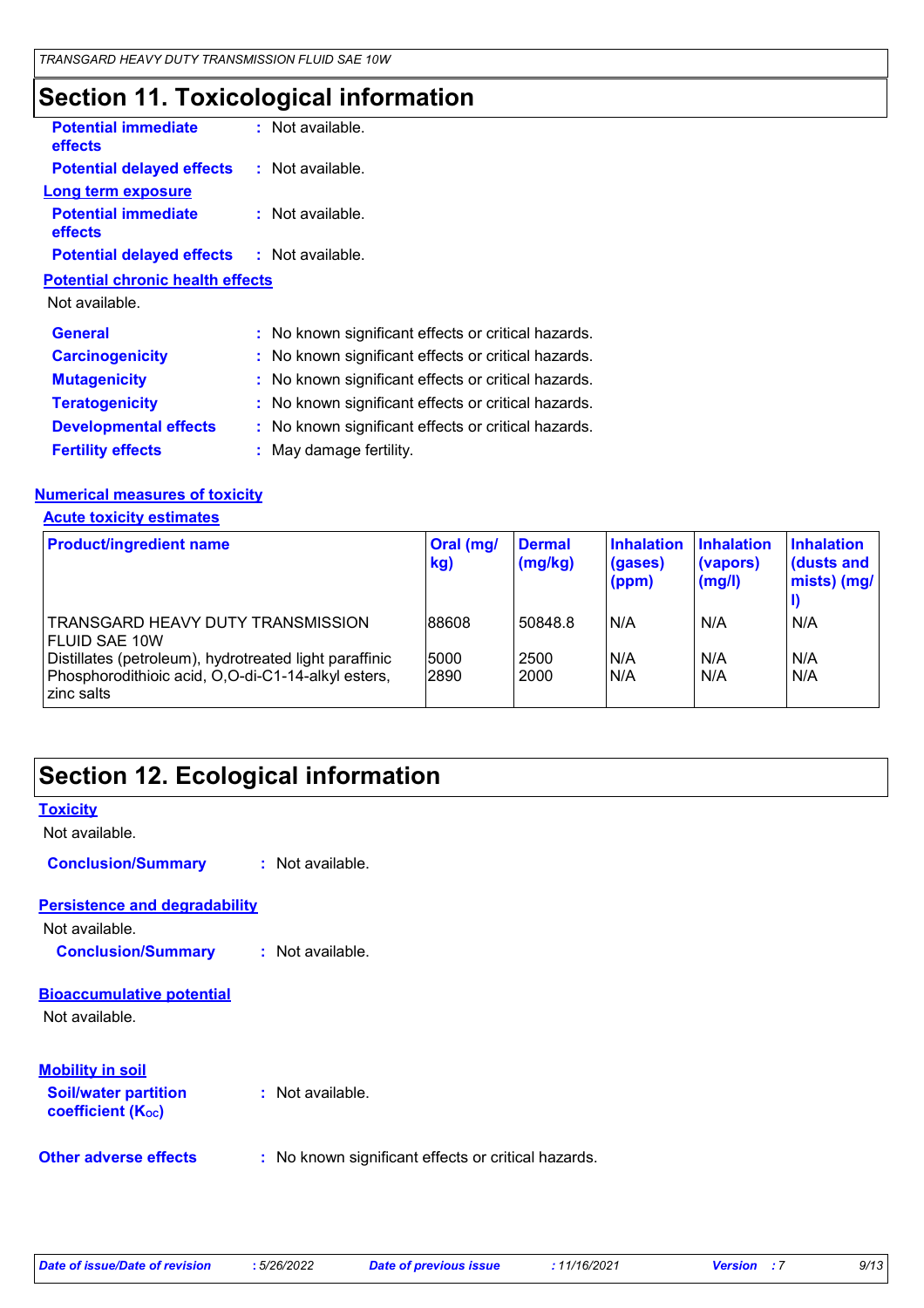### **Section 13. Disposal considerations**

#### **Disposal methods :**

The generation of waste should be avoided or minimized wherever possible. Disposal of this product, solutions and any by-products should at all times comply with the requirements of environmental protection and waste disposal legislation and any regional local authority requirements. Dispose of surplus and non-recyclable products via a licensed waste disposal contractor. Waste should not be disposed of untreated to the sewer unless fully compliant with the requirements of all authorities with jurisdiction. Waste packaging should be recycled. Incineration or landfill should only be considered when recycling is not feasible. This material and its container must be disposed of in a safe way. Care should be taken when handling emptied containers that have not been cleaned or rinsed out. Empty containers or liners may retain some product residues. Avoid dispersal of spilled material and runoff and contact with soil, waterways, drains and sewers.

### **Section 14. Transport information**

|                                      | <b>DOT Classification</b> | <b>IMDG</b>    | <b>IATA</b>              |
|--------------------------------------|---------------------------|----------------|--------------------------|
| <b>UN number</b>                     | Not regulated.            | Not regulated. | Not regulated.           |
| <b>UN proper</b><br>shipping name    |                           |                | ۰                        |
| <b>Transport</b><br>hazard class(es) |                           |                | $\overline{\phantom{0}}$ |
| <b>Packing group</b>                 | ۰                         |                | $\overline{\phantom{a}}$ |
| <b>Environmental</b><br>hazards      | No.                       | No.            | No.                      |

#### **Special precautions for user Transport within user's premises:** always transport in closed containers that are **:** upright and secure. Ensure that persons transporting the product know what to do in the event of an accident or spillage.

**Transport in bulk according :** Not available. **to IMO instruments**

### **Section 15. Regulatory information**

| <b>U.S. Federal regulations</b>               | United States inventory (TSCA 8b): Not determined.                                                                                                                                                                                                                                                                                                                            |  |  |  |
|-----------------------------------------------|-------------------------------------------------------------------------------------------------------------------------------------------------------------------------------------------------------------------------------------------------------------------------------------------------------------------------------------------------------------------------------|--|--|--|
|                                               | Clean Water Act (CWA) 307: Phosphorodithioic acid, O,O-di-C1-14-alkyl esters, zinc<br>salts                                                                                                                                                                                                                                                                                   |  |  |  |
|                                               | This material is classified as an oil under Section 311 of the Clean Water Act (CWA)<br>and the Oil Pollution Act of 1990 (OPA). Discharges or spills which produce a visible<br>sheen on waters of the United States, their adjoining shorelines, or into conduits leading<br>to surface waters must be reported to the EPA's National Response Center at (800)<br>424-8802. |  |  |  |
| <b>SARA 302/304</b>                           |                                                                                                                                                                                                                                                                                                                                                                               |  |  |  |
| <b>Composition/information on ingredients</b> |                                                                                                                                                                                                                                                                                                                                                                               |  |  |  |
| <b>SARA 304 RQ</b>                            | : Not applicable.                                                                                                                                                                                                                                                                                                                                                             |  |  |  |
| <b>SARA 311/312</b>                           |                                                                                                                                                                                                                                                                                                                                                                               |  |  |  |
| <b>Classification</b>                         | : TOXIC TO REPRODUCTION - Category 1B                                                                                                                                                                                                                                                                                                                                         |  |  |  |
| <b>Composition/information on ingredients</b> |                                                                                                                                                                                                                                                                                                                                                                               |  |  |  |
|                                               |                                                                                                                                                                                                                                                                                                                                                                               |  |  |  |

| Date of issue/Date of revision | 5/26/2022 | Date of previous issue | 11/16/2021 | Version | 10/13 |
|--------------------------------|-----------|------------------------|------------|---------|-------|
|--------------------------------|-----------|------------------------|------------|---------|-------|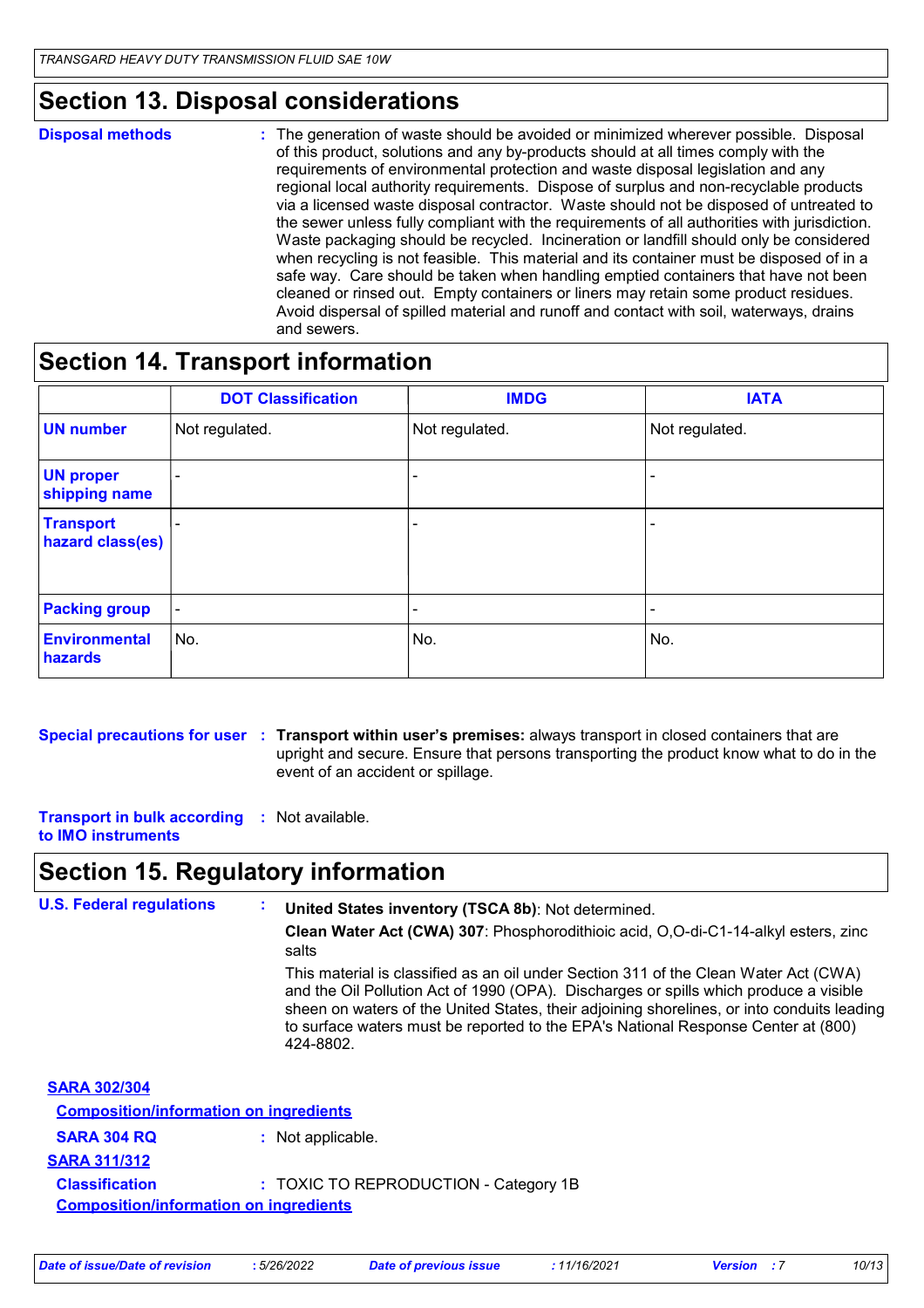## **Section 15. Regulatory information**

| <b>Name</b>                                                       | $\frac{9}{6}$ | <b>Classification</b>                                                                                  |
|-------------------------------------------------------------------|---------------|--------------------------------------------------------------------------------------------------------|
| Distillates (petroleum),<br>hydrotreated light paraffinic         | ≤5            | <b>ASPIRATION HAZARD - Category 1</b>                                                                  |
| Phosphorodithioic acid, O,O-di-<br>C1-14-alkyl esters, zinc salts | צ≥            | <b>ACUTE TOXICITY (dermal) - Category 4</b><br><b>EYE IRRITATION - Category 2A</b>                     |
| phenol, (tetrapropenyl)<br>derivatives                            | < 0.25        | SKIN CORROSION - Category 1C<br>SERIOUS EYE DAMAGE - Category 1<br>TOXIC TO REPRODUCTION - Category 1B |

#### **SARA 313**

|                                           | <b>Product name</b>                                              | <b>CAS number</b> | $\frac{9}{6}$ |
|-------------------------------------------|------------------------------------------------------------------|-------------------|---------------|
| <b>Form R - Reporting</b><br>requirements | Phosphorodithioic acid, O,O-di-C1-14-alkyl esters,<br>zinc salts | 68649-42-3        | ′<2           |
| <b>Supplier notification</b>              | Phosphorodithioic acid, O,O-di-C1-14-alkyl esters,<br>zinc salts | 68649-42-3        | <2            |

SARA 313 notifications must not be detached from the SDS and any copying and redistribution of the SDS shall include copying and redistribution of the notice attached to copies of the SDS subsequently redistributed.

#### **State regulations**

| <b>Massachusetts</b> | : None of the components are listed.                            |
|----------------------|-----------------------------------------------------------------|
| <b>New York</b>      | : None of the components are listed.                            |
| <b>New Jersey</b>    | : The following components are listed: ZINC compounds           |
| <b>Pennsylvania</b>  | : The following components are listed: ZINC COMPOUNDS           |
|                      | <b>California Prop. 65 Clear and Reasonable Warnings (2018)</b> |

WARNING: This product can expose you to solvent naphtha (petroleum), medium aliph., which is known to the State of California to cause cancer. For more information go to www.P65Warnings.ca.gov.

| <b>Ingredient name</b>                           | $\frac{9}{6}$ | <b>Cancer</b> | <b>Reproductive</b> | No significant risk<br><b>level</b> | <b>Maximum</b><br>acceptable dosage<br><b>level</b> |
|--------------------------------------------------|---------------|---------------|---------------------|-------------------------------------|-----------------------------------------------------|
| Solvent naphtha<br>(petroleum), medium<br>aliph. | < 0.1         | Yes.          | No.                 | -                                   |                                                     |

**International regulations**

#### **Rotterdam Convention on Prior Informed Consent (PIC)**

Not listed.

| <u>nventory list</u>     |                                                                                      |
|--------------------------|--------------------------------------------------------------------------------------|
| <b>United States</b>     | : Not determined.                                                                    |
| <b>Australia</b>         | : Not determined.                                                                    |
| <b>Canada</b>            | : Not determined.                                                                    |
| <b>China</b>             | : Not determined.                                                                    |
| <b>Europe</b>            | : Not determined.                                                                    |
| <b>Japan</b>             | : Japan inventory (CSCL): Not determined.<br>Japan inventory (ISHL): Not determined. |
| <b>Malaysia</b>          | : Not determined                                                                     |
| <b>New Zealand</b>       | : Not determined.                                                                    |
| <b>Philippines</b>       | : Not determined.                                                                    |
| <b>Republic of Korea</b> | : Not determined.                                                                    |
| <b>Taiwan</b>            | : Not determined.                                                                    |
| <b>Thailand</b>          | : Not determined.                                                                    |
| <b>Turkey</b>            | : Not determined.                                                                    |

#### *Date of issue/Date of revision* **:** *5/26/2022 Date of previous issue : 11/16/2021 Version : 7 11/13*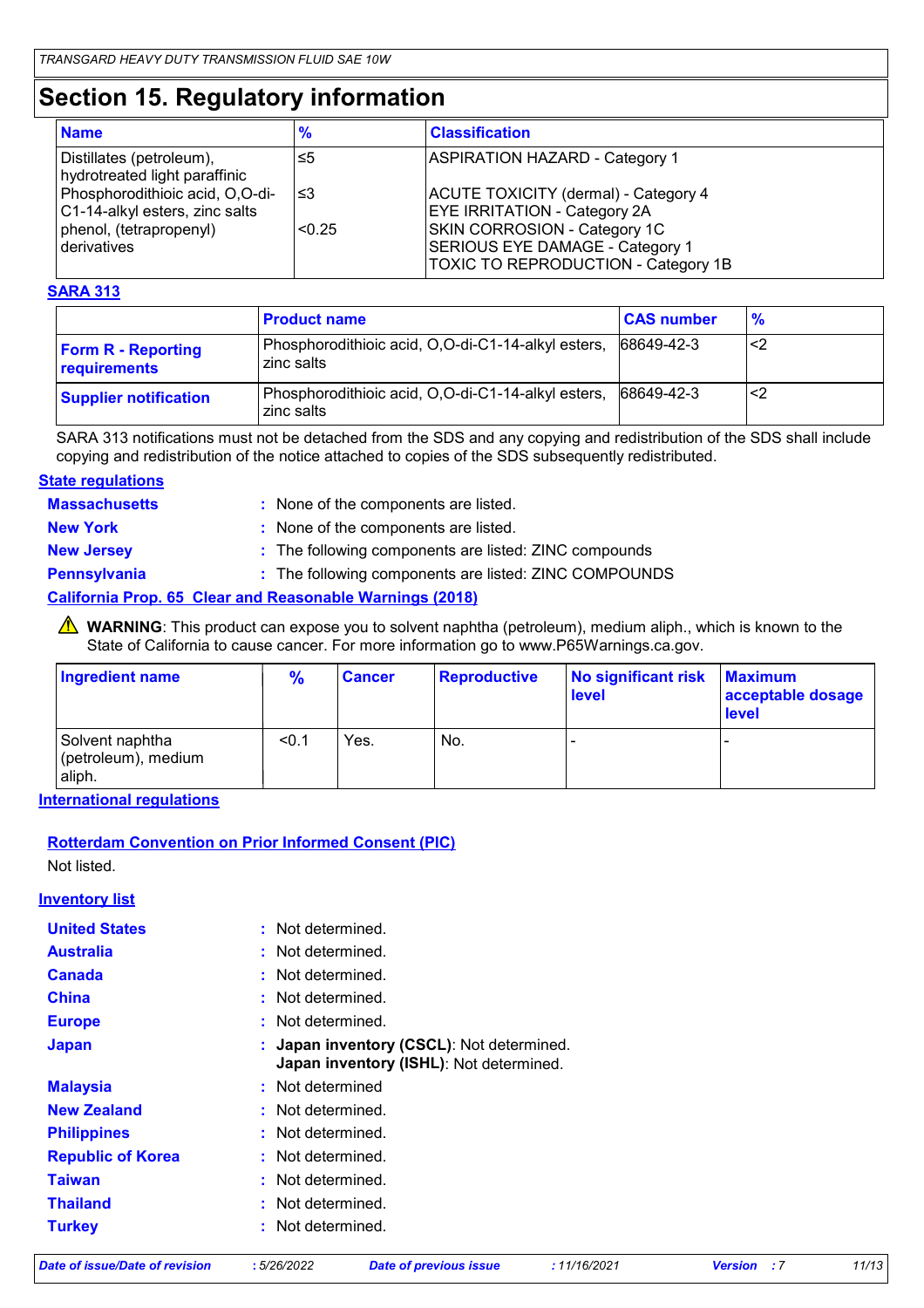### **Section 15. Regulatory information**

**Viet Nam :** Not determined.

### **Section 16. Other information**

**National Fire Protection Association (U.S.A.)**



**Reprinted with permission from NFPA 704-2001, Identification of the Hazards of Materials for Emergency Response Copyright ©1997, National Fire Protection Association, Quincy, MA 02269. This reprinted material is not the complete and official position of the National Fire Protection Association, on the referenced subject which is represented only by the standard in its entirety.**

**Copyright ©2001, National Fire Protection Association, Quincy, MA 02269. This warning system is intended to be interpreted and applied only by properly trained individuals to identify fire, health and reactivity hazards of chemicals. The user is referred to certain limited number of chemicals with recommended classifications in NFPA 49 and NFPA 325, which would be used as a guideline only. Whether the chemicals are classified by NFPA or not, anyone using the 704 systems to classify chemicals does so at their own risk.**

#### **Procedure used to derive the classification**

| <b>Classification</b>                      | <b>Justification</b>      |
|--------------------------------------------|---------------------------|
| <b>TOXIC TO REPRODUCTION - Category 1B</b> | <b>Calculation method</b> |
| AQUATIC HAZARD (ACUTE) - Category 3        | Calculation method        |
| AQUATIC HAZARD (LONG-TERM) - Category 3    | <b>Calculation method</b> |

**History**

| <b>Date of printing</b>           | : 5/26/2022                                                                                                                                                                                                                                                                                                                                                                                                                                                                                                                                                              |
|-----------------------------------|--------------------------------------------------------------------------------------------------------------------------------------------------------------------------------------------------------------------------------------------------------------------------------------------------------------------------------------------------------------------------------------------------------------------------------------------------------------------------------------------------------------------------------------------------------------------------|
| Date of issue/Date of<br>revision | : 5/26/2022                                                                                                                                                                                                                                                                                                                                                                                                                                                                                                                                                              |
| Date of previous issue            | : 11/16/2021                                                                                                                                                                                                                                                                                                                                                                                                                                                                                                                                                             |
| <b>Version</b>                    | : 7                                                                                                                                                                                                                                                                                                                                                                                                                                                                                                                                                                      |
| <b>Key to abbreviations</b>       | $\therefore$ ATE = Acute Toxicity Estimate<br><b>BCF</b> = Bioconcentration Factor<br>GHS = Globally Harmonized System of Classification and Labelling of Chemicals<br>IATA = International Air Transport Association<br>IBC = Intermediate Bulk Container<br><b>IMDG = International Maritime Dangerous Goods</b><br>LogPow = logarithm of the octanol/water partition coefficient<br>MARPOL = International Convention for the Prevention of Pollution From Ships, 1973<br>as modified by the Protocol of 1978. ("Marpol" = marine pollution)<br>$UN = United Nations$ |
| <b>References</b>                 | Not available.                                                                                                                                                                                                                                                                                                                                                                                                                                                                                                                                                           |

#### **Indicates information that has changed from previously issued version.**

#### **Notice to reader**

**THE INFORMATION IN THIS SAFETY DATA SHEET (SDS) WAS OBTAINED FROM SOURCES WHICH WE BELIEVE ARE RELIABLE. HOWEVER, THE INFORMATION IS PROVIDED WITHOUT ANY WARRANTY, EXPRESSED OR IMPLIED REGARDING ITS CORRECTNESS OR ACCURACY. SOME INFORMATION PRESENTED AND CONCLUSIONS DRAWN HEREIN ARE FROM SOURCES OTHER THAN DIRECT TEST DATA ON THE SUBSTANCE ITSELF. THIS SDS WAS PREPARED AND IS TO BE USED ONLY FOR THIS PRODUCT. IF THE PRODUCT IS USED AS A COMPONENT IN ANOTHER PRODUCT, THIS SDS INFORMATION MAY NOT BE APPLICABLE. USERS SHOULD MAKE THEIR OWN INVESTIGATIONS TO DETERMINE THE SUITABILITY OF THE INFORMATION OR PRODUCTS FOR THEIR PARTICULAR PURPOSE OR APPLICATION.**

**THE CONDITIONS OR METHODS OF HANDLING, STORAGE, USE, AND/OR DISPOSAL OF THE PRODUCT ARE BEYOND OUR CONTROL AND MAY BE BEYOND OUR KNOWLEDGE. FOR THIS AND OTHER REASONS, WE DO NOT ASSUME RESPONSIBILITY AND EXPRESSLY DISCLAIM LIABILITY FOR ANY LOSS, DAMAGE OR EXPENSE**